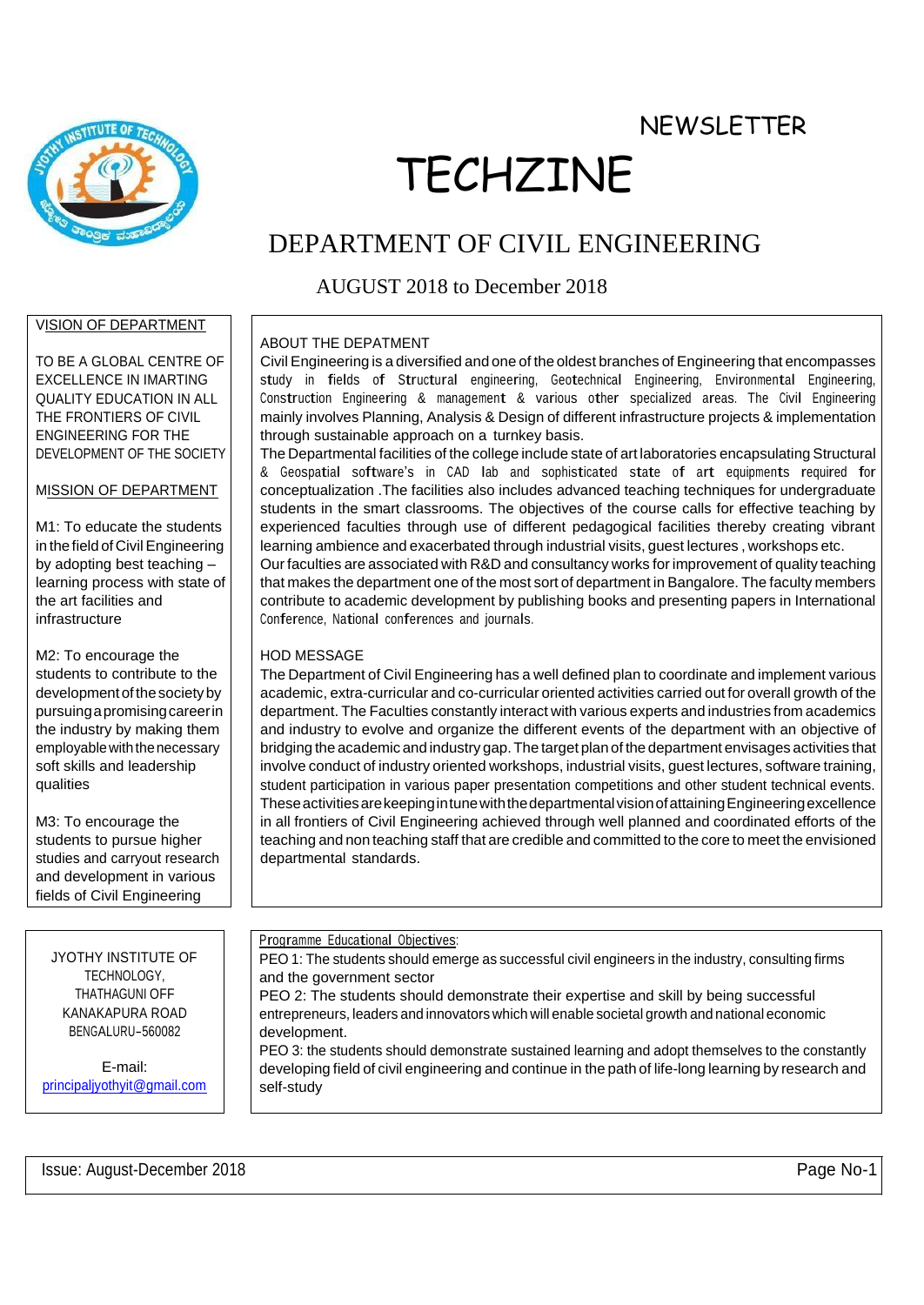#### TECHZINE Aug-Dec 2018

#### Technical Deminar on Self Compacting Concrete

<sup>A</sup> technical deminar on "Self Compacting Concrete – Preparation and Testing" was conducted at Jyothy Institute of Technology in association with the Indian Concrete Institute - KBC on 17th November 2018. The deminar was presented byMr.ShreedharRevankar, Technical Service Manager, BASF Chemicals. The talk was conducted with the objective of educating the students about the procedure of designing self compacting concrete mix and various tests to determine the physical properties of self compacting concrete.







Inauguration of Student Chapter of IGBC and Technical Talk

The student chapter of Indian Green Building Council was inaugurated at Jyothy Institute of Technology on 26th September 2018. A technical talk was presentedbyAr.DeepaVedavyasabout knowing the importance of Buildings and its effect on the Green environment. This interactive session was followed by a talk by Er. Ashok Kumar who provided the details about the activities of IGBC which thestudentsand faculty members can make useof.

The probable outcome that the students and the faculty members were expected to achieve by this talk was to understand the scope and importance of GreenBuildingsandmethodsadoptedin their constructions.





Technical Site Visit to Kabini Dam A technical site visit was conducted to the Kabini Dam and Hydroelectric Power Plant by Jyothy Institute of Technology in association with the Indian Concrete Institute - KBC on 6th September 2018. The visit was conducted with theobjective of providing a real time exposure about the earthen dam, irrigation structures and hydroelectric power generation.

The probable outcomes that the students were expected to achieve by this presentation was to understand the magnitude of the work involved in construction of a dam, its functioning and process of generation of hydroelectricity.





Issue: August-December 2018 **Page No-2** Page No-2